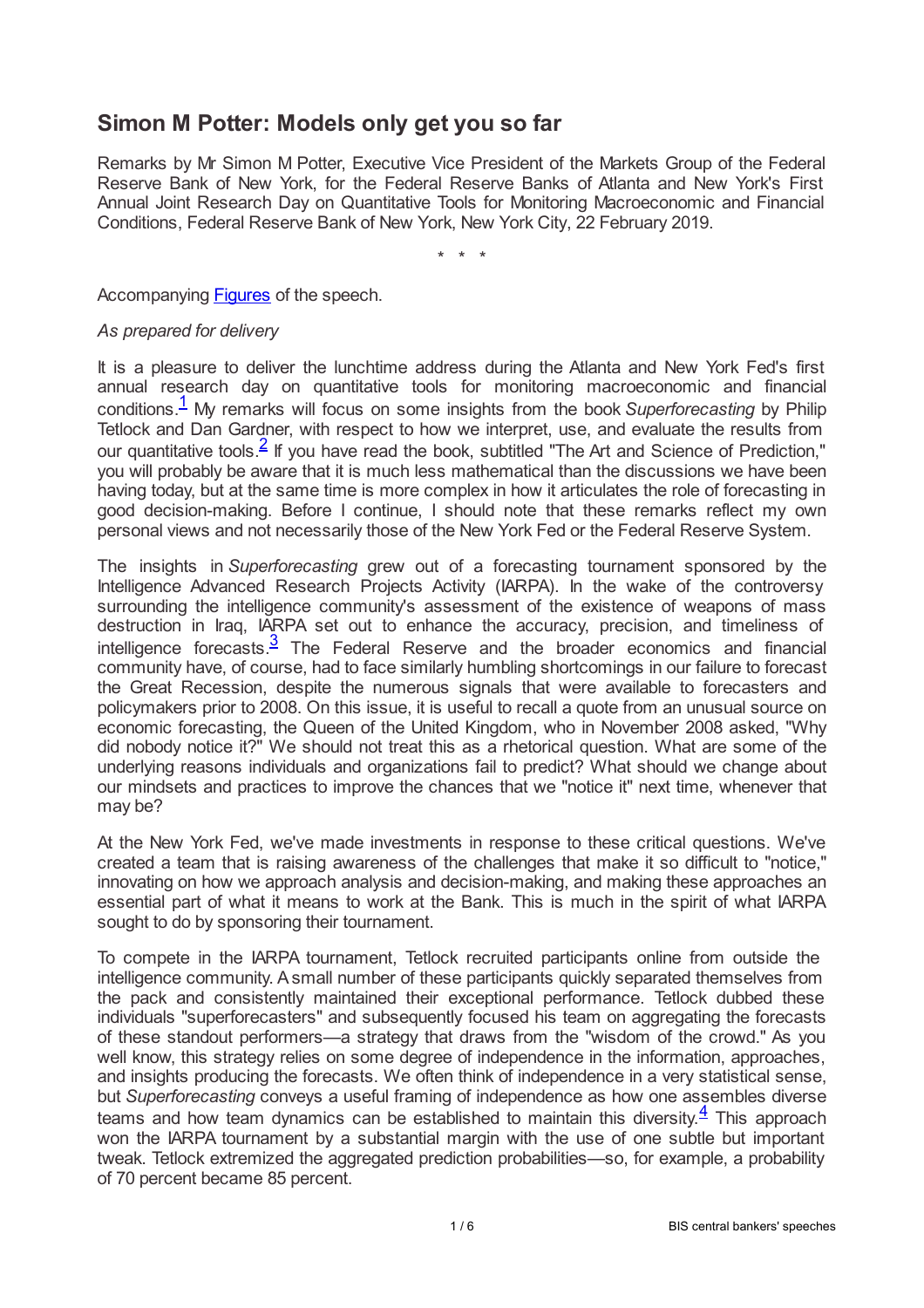So what can we learn from these non-technical superforecasters who outperformed the intelligence community? Tetlock lists a number of characteristics that generate individual diversity and maintain that diversity in a team dynamic. My quick summary of these lessons is to be humble, always question, listen to alternative views, and—very comfortingly for Bayesians like me—always express your forecast as a distribution rather than a point forecast, and crucially update that forecast when new information arrives. Further, constantly assess why forecasts worked and didn't work.

In contrast, the book is full of examples of forecasters and pundits whom Philip Tetlock refers to as hedgehogs; knowing one central truth, they take data as either affirming their views or, if not, discarding the data as unreliable, irrelevant, or uninteresting. The impact of the Great Recession has been helpful in removing some of this type of hubris, but memories are short, and Tetlock's work shows that making lasting improvements in processes that produce good judgment and decision-making requires structure and constant practice.

Much of Tetlock's message is around the importance of quantifying statements. He uses a statement by former Microsoft CEO Steve Ballmer as a prime example of a statement that requires quantification: In 2007, Ballmer said, "There is no chance that the iPhone is going to get any significant market share. No chance." Depending how we quantify "no chance" and "significant market share," Ballmer was either accurate or inaccurate. Tetlock argues convincingly that quantifying statements in a manner that allows accuracy to be objectively evaluated is a critical part of good prediction. This is clearly part of the science of prediction, and I would argue not an issue for the sophisticated tools we use to monitor and forecast in central banks.<sup>[5](#page-5-2)</sup> However, our tools are so sophisticated and so cutting-edge (as the papers presented today illustrate) that they can become their own form of hedgehog. At the recent Brookings-Yale conference looking back 10 years after the crisis, both former Federal Reserve Chairman Bernanke and Vice Chair Kohn expressed the view that too much weight was given to the predictions of the Fed's workhorse model FRB/US  $\frac{6}{5}$  $\frac{6}{5}$  $\frac{6}{5}$ 

<span id="page-1-1"></span><span id="page-1-0"></span>Some of you might observe that model uncertainty is a well-developed field, and certainly staff of the Federal Reserve Board and the Reserve Banks all appreciate the importance of using a diverse set of models with different transmission mechanisms, estimation approaches, and solution methods. Further, the Great Recession has generated considerable interest in approaches that allow for nonlinear reactions and fat tails, as Marco Del Negro will explore this afternoon. While I am incredibly sympathetic to the idea that more sophisticated modeling can improve judgment and decision-making—especially as I spent much of my career working on such technical issues—this approach has limits. If one had to summarize the message of the *Superforecasting* book in one line, it would be the well-known quip, "Forecasting is hard, especially about the future."<sup>[7](#page-5-4)</sup>

<span id="page-1-2"></span>To illustrate some of the learnings from the book, I invite you to consider a standard problem: What is the probability the U.S. economy will be in a recession over some period of time? This is similar to the focus on binary outcomes in the IARPA tournaments.

One simple, wisdom-of-the-crowd-based approach to this question would be to poll you all right now given a specific time frame. Rather than disturb your lunch, we can instead consider using the wisdom of the market. Given my role in the Markets Group at the New York Fed, I'd like to focus on what financial market participants' beliefs and market prices can tell us about this question and what we should do with the answers from them. $\frac{8}{5}$  $\frac{8}{5}$  $\frac{8}{5}$  Let's first consider asking market participants directly and then use observed asset prices to answer the question.

<span id="page-1-4"></span><span id="page-1-3"></span>Prior to the January 2019 FOMC meeting, as part of its routine policy expectations survey, the New York Fed asked market participants to report what percent chance they attach to the U.S. economy currently being in an NBER recession, and what percent chance they attach to the U.S. economy being in an NBER recession in six months.  $9$  We have been asking survey recipients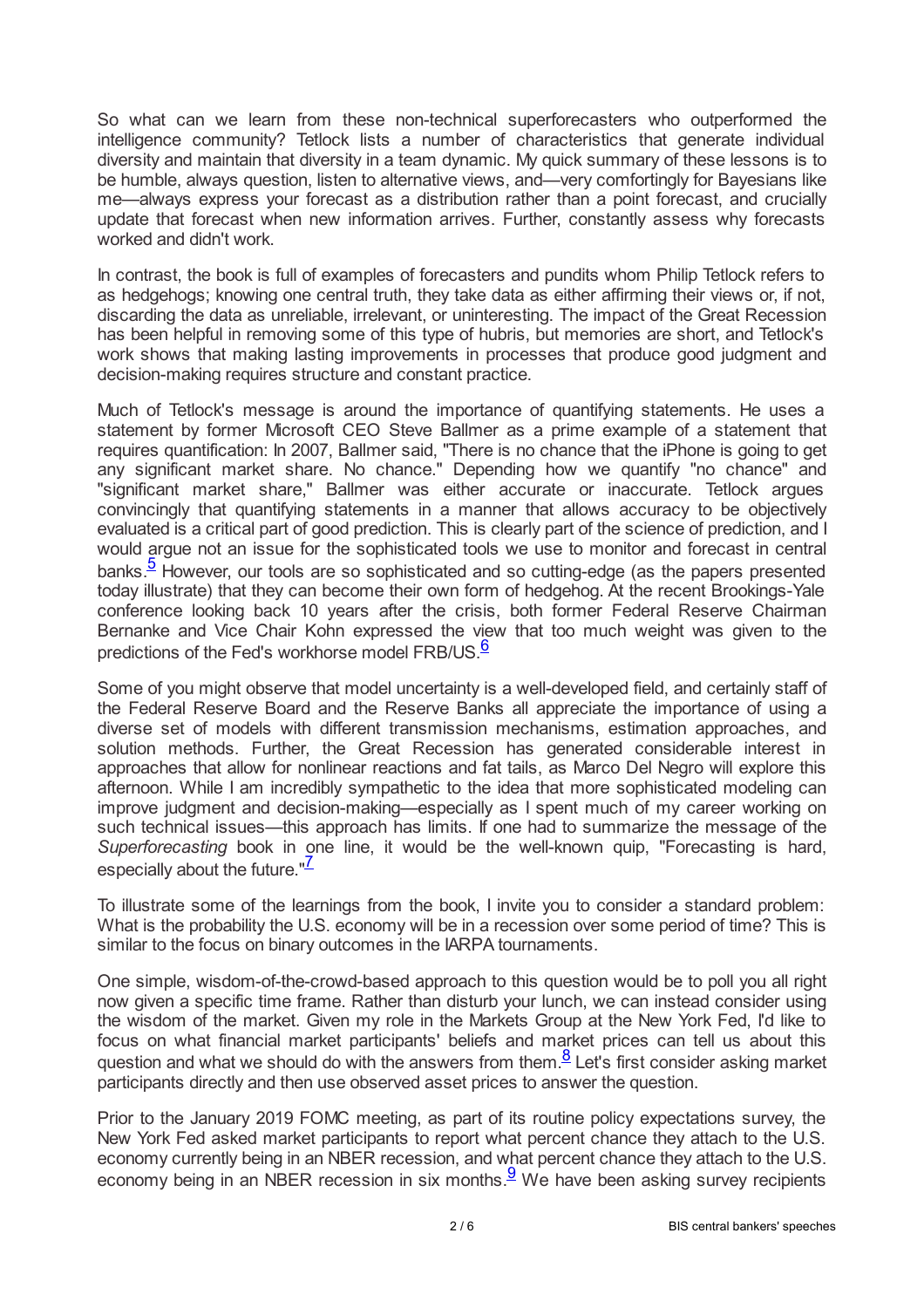these questions for over 10 years. As shown in **[Figure](www.newyorkfed.org/newsevents/speeches/2019/pot190222#photo1) 1**, the median respondent assigned a 2 percent probability to the U.S. currently being in a recession and a 12 percent probability to the U.S. being in a recession in six months, with a fairly small degree of dispersion around these predictions.

Separately, we posed a newer and more complicated question, asking respondents to provide a probability distribution of the timing at which they believe the U.S. economy will first enter a recession. The bubble chart shown in [Figure](www.newyorkfed.org/newsevents/speeches/2019/pot190222#photo2) 2 illustrates the range of results, with the relative size of each bubble indicating the relative number of responses for each probability. Perhaps not surprisingly, responses were much more dispersed. Respondents placed the highest probability on a U.S. recession first occurring in 2020 or 2021, assigning a roughly 25 percent probability to each, on average. At about 17 percent, the distribution's average probability of a recession starting in 2019 or earlier suggests a good match with the shorter-horizon question. Interestingly, our respondents demonstrated an ability to calibrate their probability assessments over a longer horizon, something some of Tetlock's superforecasters struggled with.

<span id="page-2-0"></span>However, historical perspective may offer a cautionary tale. [Figure](www.newyorkfed.org/newsevents/speeches/2019/pot190222#photo3) 3 shows the evolution of results from our survey's recurring questions on the probability that the U.S. economy is currently in an NBER recession and that it will be in an NBER recession in six months, taken over the mid-2007 to late-2008 time period. This period, of course, encompasses the start of the Great Recession, which the NBER dated as beginning in December 2007. Although the probabilities in our survey responses were starting to trend upward in the second half of 2007, they remained well below 50 percent. $\frac{10}{10}$  $\frac{10}{10}$  $\frac{10}{10}$  You might wonder why we ask these two questions. We ask these two questions so that when the current probability of a recession is high, the probability of a recession in six months' time allows us to calculate a probability of switching to an expansion. For example, by December 2008 nearly all our respondents were sure the U.S. economy was in a recession; thus, the 70 percent probability of being in a recession in six months can be interpreted as a 30 percent probability of an expansion in June 2009. The NBER subsequently declared July 2009 as the turning point into an expansion.

Another approach to predicting recessions, which is a form of the wisdom of the crowd, is to use financial market asset prices. The well-known argument is that because large amounts of money are on the line, this different form of aggregation of diverse views will tend to be more accurate. Of course, asset prices also include compensation for risk, and much of modern asset price theory is focused on how fluctuations in this compensation drive much of the asset market volatility we observe. In the technical language of modern asset price theory, the probabilities from our surveys are physical ones, whereas those that use asset prices without adjustment for risk aversion are risk neutral probabilities.

The classic variable to use here is the term spread, the difference between a long-term interest rate and short-term interest rate. The seminal paper showing the power of the term spread to predict recessions, measured as the 10-year Treasury rate less the three-month rate is by Arturo Estrella and Rick Mishkin. The paper, written while they were both working in the New York Fed's Research Group in the mid-1990s, formed the basis of many internal discussions in 1999-2000 and 2006-2007 as the U.S. yield curve inverted. $\frac{11}{1}$  $\frac{11}{1}$  $\frac{11}{1}$  Much of the internal discussion was around trying to understand whether the properties of the yield curve were different. The current estimate from this model is a 23.6 percent chance that the U.S. economy will be in an NBER-defined recession in January 2020.

<span id="page-2-2"></span><span id="page-2-1"></span>Just like Tetlock, Arturo liked to extremize the results of the model, so for example a probability of at or above 30 percent is moved to 100 percent and below 30 percent is moved to zero. One reason to extremize the results is that the prediction object is a recession in one particular month, rather than the probability of a recession over a period of time. Marcelle Chauvet and I analyzed this more general problem. $\frac{12}{2}$  $\frac{12}{2}$  $\frac{12}{2}$  Our goal was to avoid the problem with the probit model that a constant forecast of, for example, a 25 percent probability that the economy will be in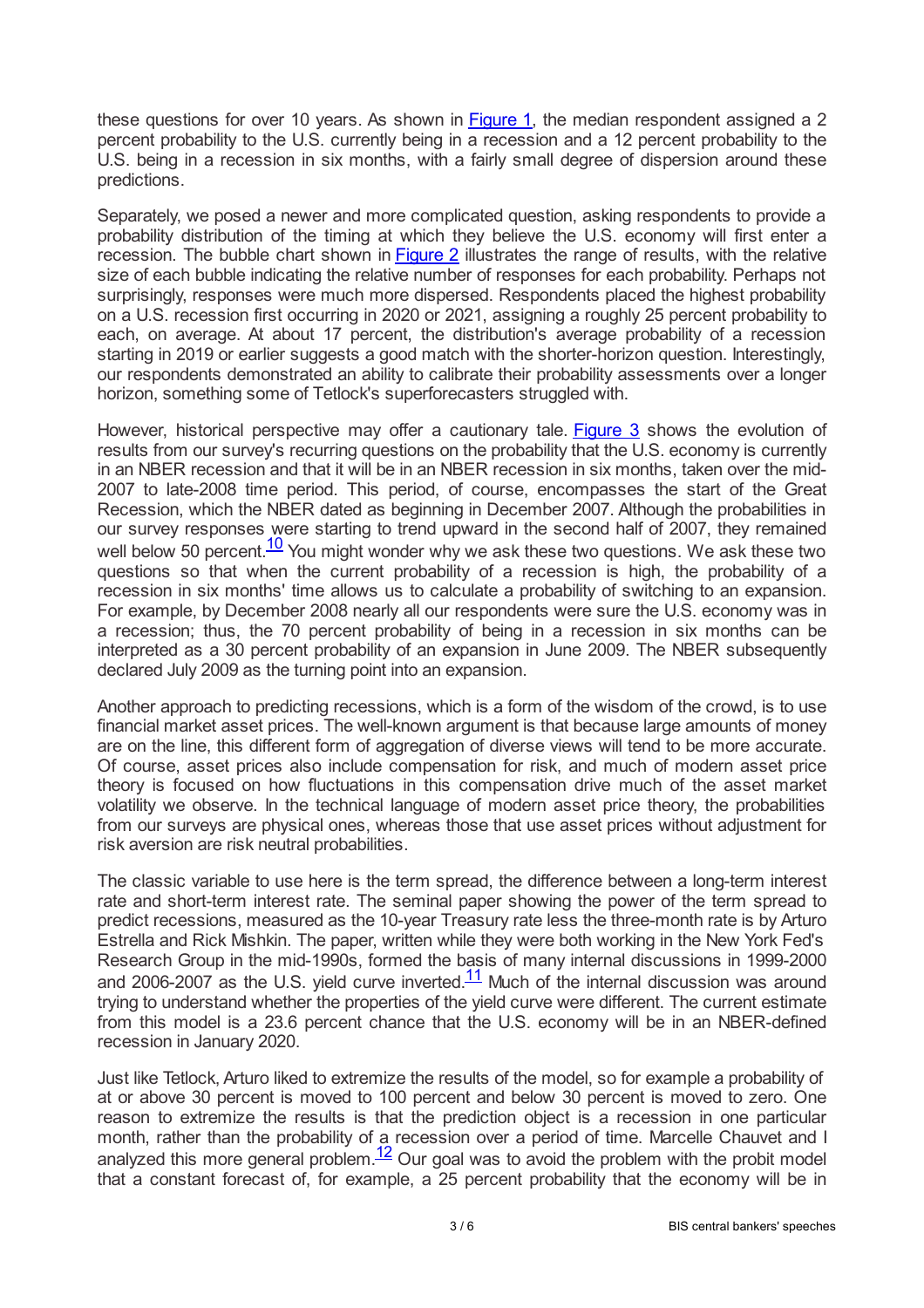recession in 12 months' time implying after one year of such monthly predictions a 97 percent probability the economy would be in a recession in at least one month of the 12. This is similar to the issue I mentioned earlier, where some of the superforecasters appear to have had difficulty calibrating their probability assessments over varying time horizons. Such a poor calibration would run afoul of the Brier-based scoring system used in the IARPA tournament.  $\frac{13}{1}$  $\frac{13}{1}$  $\frac{13}{1}$  It is clear that extremizing the results lessens the impact of the poor calibration on the scoring system, but it leaves open the question of whether a better calibration is possible.

<span id="page-3-0"></span>Another financial market indicator we could look at is the stock market. As Paul Samuelson famously stated, the stock market has predicted nine of the last five recessions. An alternative statement—and this is also true of yield curve inversions—is that no U.S. recession has occurred since the Second World War without a yield curve inversion or stock market correction (or worse) proceeding it. As a recent San Francisco Fed *Economic Letter* carefully illustrated, yield curve inversions have the additional record of indicating only one false positive in the U.S., during the mid-1960s.<sup>[14](#page-5-11)</sup>

<span id="page-3-1"></span>If we cared equally about forecasting recessions and expansions, these properties would be well-reflected in the Brier score; however, if we view recessions—or more accurately, elevated probabilities of a recession—as more concerning than elevated probabilities of an expansion, then Brier scoring is not sufficient. As Tetlock writes, "One problem is that Brier scores treat false alarms the same as misses." The issue of asymmetric loss functions over outcomes is well understood by economists, and more recent research around robustness to ambiguity in probability assessments provides more formal methods of "extremizing" probabilities based on loss functions and the level of ambiguity.<sup>[15](#page-5-12)</sup>

<span id="page-3-2"></span>Another issue Tetlock raises is that prediction of binary outcomes of clearly stated problems, while useful for tracking forecast accuracy and learning good technique, leaves a lot of information to still be determined. For the question I posed on the probability of a recession, we would also want to have forecasts of how moderate or deep the recession would be if it occurred. This is particularly true in the current environment of low natural rates of interest, where recessions are more likely to be associated with trips to the zero lower bound (ZLB) and the ability to further reduce the policy rate is constrained. $\frac{16}{ }$  $\frac{16}{ }$  $\frac{16}{ }$ 

<span id="page-3-3"></span>A topic beyond the scope of *Superforecasting—*but very relevant for the forecasting of recessions—is that policy decisions given the probability assessment can affect the actual outcome. This relationship suggests that extremizing results is much more useful for forecast tournaments than in every day practice for central bankers. Further, economic outcomes can be partly determined by multiple equilibria or animal spirits, which themselves can be influenced by current decisions and communications. For example, we have heard from market contacts that FOMC participants' recent discussions of the link between yield curve inversion and recessions could encourage some economic agents to believe a recession will occur if the yield curve does invert. This brings me to the fundamental question of why a particular pattern of asset price moves tends to precede recessions. Let's suppose for now we have estimated and evaluated the best possible model to incorporate the statistical implications of these asset price patterns on recession probabilities and of the depth of a recession based on the available data. Is the model showing a causal relationship or is it just a predictive relationship with a different causal factor driving both asset prices and the real economy? And if the latter, what are the causal factors?

This is a different question than the one we were debating in our internal discussions in 1999- 2000 and 2006-2007. We spent much of that time arguing about whether structural change, particularly lower compensation for interest rate risk, meant that asset price indicators were less relevant than before. An alternative approach would be to ask, if the probability of recession is elevated, what might be causing this phenomenon? And then ask the complementary question: If the probability of recession is unusually low, what might be causing that phenomenon? In this latter case, given the asymmetry in loss between elevated recession probabilities and elevated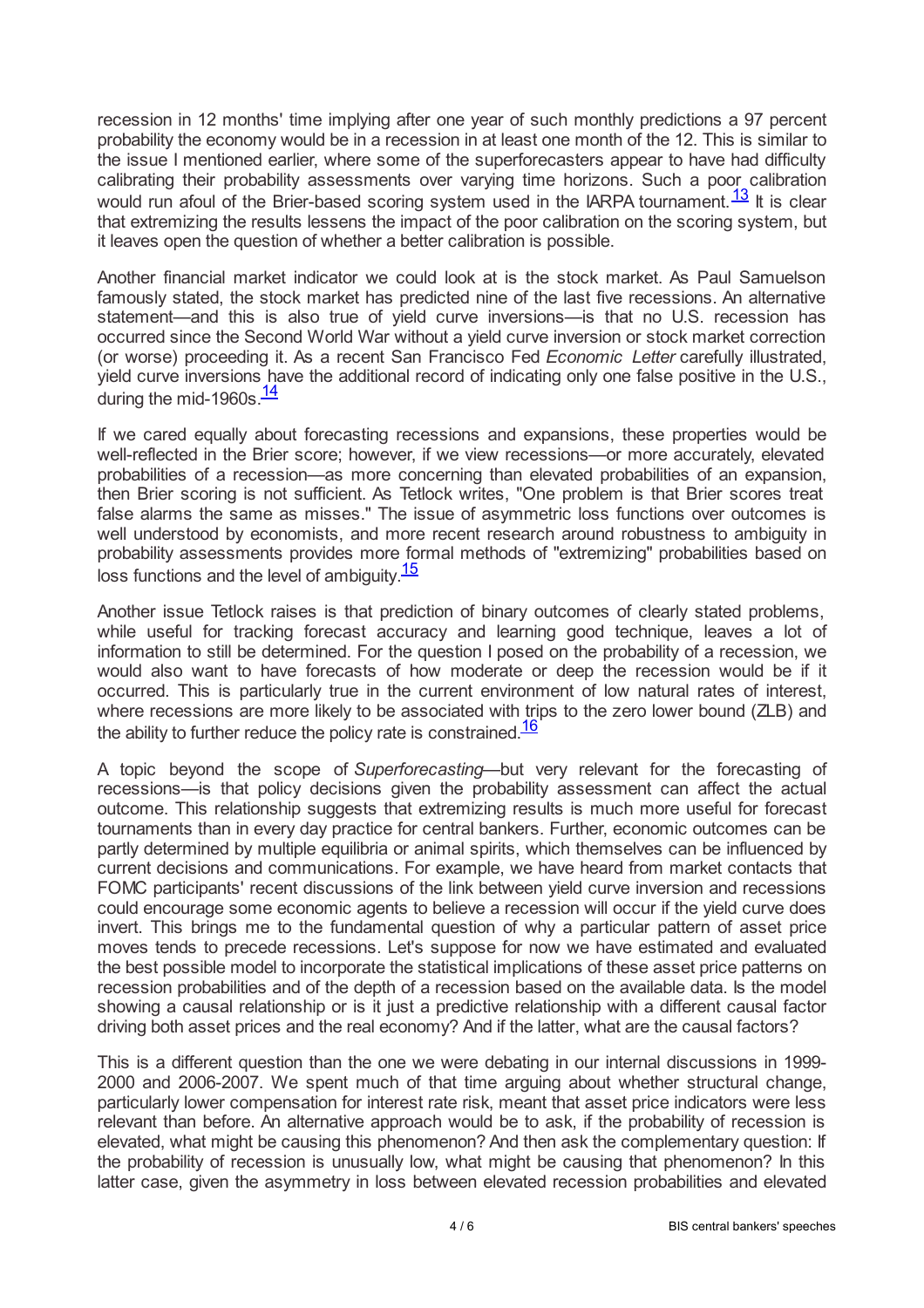expansion probabilities, a very helpful follow-up question would have been whether beliefs in central banks contributing to the economic stability of the Great Moderation had made us too complacent about recession risks.

Tetlock emphasizes the importance of post-mortems once outcomes are known. In particular, they allow one to assess whether a forecast turned out to be accurate because of luck or because of some mechanism articulated in advance. This is critical to learning in a complex environment where feedback may be ambiguous or hidden. Without active assessment and reassessment, we're prone to hindsight bias and the belief that we will surely see it coming next time.

<span id="page-4-2"></span>In the post-mortem I wrote about the failure to forecast the Great Recession, the focus was on the phenomenon and links that we failed to see or were to slow to realize the power of. $\frac{17}{1}$  $\frac{17}{1}$  $\frac{17}{1}$  There was nothing on the debate about whether the signal from the yield curve was misleading due to low term premia because ex-post, given the depth of the Great Recession, this debate seems a little silly. So then the question we should be asking ourselves is how could we have arrived at a clearer focus on the relevant forces before the Great Recession? What structures, processes, and behaviors should be in place to help us question our assumptions?

Institutionalizing such practices thus remains an essential challenge for our ability to monitor and forecast economic and financial conditions, and to explain their possible implications to policymakers. I'd therefore like to return to the investments we've made at the New York Fed through the Applied Critical Thinking (ACT) Function, led by my colleague Meg McConnell. ACT is dedicated to promoting awareness of how bias and complexity impede a central bank's ability to achieve its objectives, and to establishing alternative mindsets and methods to confront these challenges. One of ACT's key initiatives, inspired by the learnings in *Superforecasting*, is implementing a tournament at the New York Fed with the goal of giving Bank staff the opportunity to assess their use of the practices for which Tetlock advocates.

In conclusion, models and quantitative tools, like the ones we are discussing, can take us a long way. But they are designed to answer specific questions that are at best strong building blocks to the broader questions that policymakers grapple with. Being rigorous in our evaluation of these building blocks is critical, as is openness to other forms of information and approaches. The insights from *Superforecasting* are relevant for both the evaluation of specific tools and asking questions not addressed by these tools. Tetlock ends the book with Ten Commandments for good forecasting. However, in the spirit of being humble around forecasting problems, he adds an eleventh commandment: "Don't treat commandments as commandments." Aversion of this I would like to leave you with is to not treat any particular model or quantitative tool as the whole truth; no matter how sophisticated the underlying technical details may be, keep questioning assumptions about how the economy works and be always open to contradictory information, not just confirming evidence.

As a closing example of the mindset underlying this philosophy I am going to quote Warren Buffett quoting Meg McConnell: <sup>[18](#page-5-15)</sup>

<span id="page-4-3"></span>*The years ahead will occasionally deliver major market declines—even panics—that will affect virtually all stocks. No one can tell you when these traumas will occur—not me, not Charlie [Munger], not economists, not the media. Meg McConnell of the NewYork Fed aptly described the reality of panics: "We spend a lot of time looking for systemic risk; in truth, however, it tends to find us."*

<span id="page-4-0"></span> $1$  I would like to thank Deborah Leonard for her assistance in the preparation of these remarks and colleagues at the Federal Reserve Bank of New York for insightful comments and suggestions.

<span id="page-4-1"></span>Tetlock, Philip E. and DanGardner, 2015, *Superforecasting: The Art and Science of Prediction,* New York, Crown [2](#page-0-1)